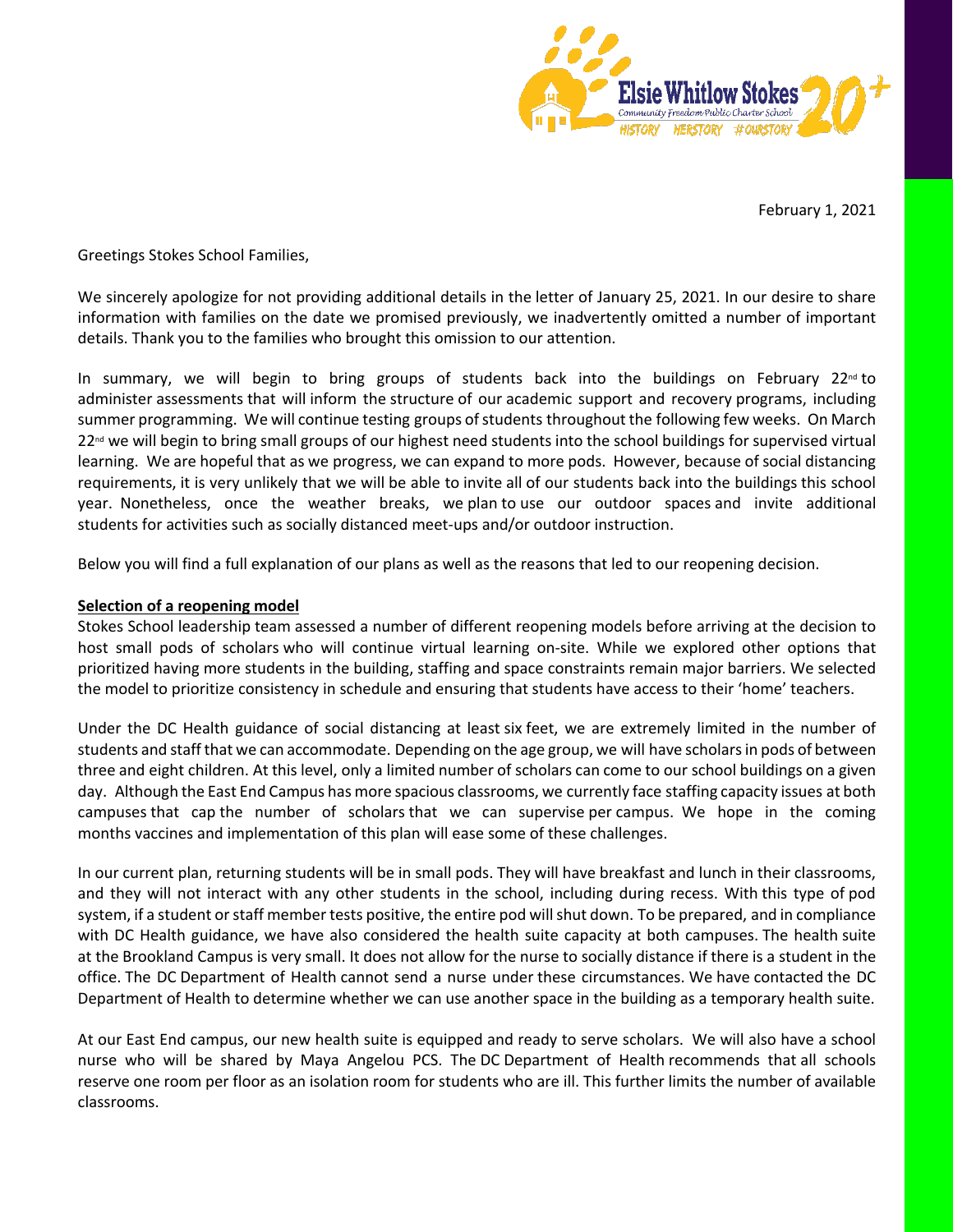#### **Process of allocating limited seats**

Members of our academic, student support, specialized education, and language learning staff have been meeting over a period of months to develop criteria to decide how to assess all scholars and equitably allocate these inperson learning spaces. We considered a number of factors that contribute to scholars being educationally atrisk. As part of this process, we considered students who have struggled with virtual learning both socially and academically, and families who have identified serious needs in the home.   

## **Vaccines**

Mayor Bowser has prioritized health care providers, essential workers (including educators), senior citizens, and other high-risk individuals in the city's vaccine plan. Staff and administration in PreK-12 public schools became eligible for vaccines on January 25, 2021. However, vaccine supply does not currently meet demand. There are hundreds of thousands of individuals who are now eligible to receive vaccines in the District of Columbia, and according to officials, the city currently receives 8,000-9,000 vaccines to administer per week.  While DC Public Schools has partnered with Children's Hospital to administer vaccines and their employees began to receive vaccinations on January 25, 2021, the DC Public Charter School Board and the DC Charter Alliance have located an alternative provider for charter school employees. However, due to the vaccine scarcity, only charter school employees who are teaching or working at a school in-person by the end of February are eligible to receive vaccines at this time. There is also a natural timeline to receive both doses of the vaccine and for it to reach full efficacy. Therefore, most charter school employees will not be fully vaccinated for several months. The majority of Stokes School staff surveyed prefer to be fully vaccinated before resuming work in the school buildings. At present, fewer than five of Stokes School's staff members have received their first vaccination.

Several concerns raised by families mentioned DC Public Schools planned partial reopening on February 1st, and while we recognize there is a natural inclination to make comparisons, there are substantial differences in our approach and that of DCPS. Many of our peer language-immersion schools are pursuing tiered approaches that use small pods with a limited number of students returning to in-person learning. Others are offering hybrid models in late February and early March that utilize cohorts of students on particular days or weeks. All are continuing to utilize a virtual option for families that prefer for their children to remain at home.

A cycle that would bring all scholars to the school in groups of 20-30 would yield a rotation pattern that would be more disruptive than beneficial, in our assessment.  

# **Educational Recovery Plan**

We are working on an educational recovery plan that includes social emotional and academic elements. We are gathering data using classroom observation, one-on-one assessments with scholars, and upcoming standardized testing. We will use this information to build learning support plans for the duration of this school year, summer academic and enrichment programming, and an academic recovery plan for the next school year. This plan will include training our staff on the social emotional needs of our scholars. We know that information regarding next school year is important to families now as we approach the enrollment season. We are committed to sharing information with our community as soon as we can accurately do so, and we thank you for your understanding regarding the impacts of the unprecedented and ever-changing nature of the pandemic. 

To hear more about our academic recovery plan, please join our town hall meeting on February 16<sup>th</sup> at 5:00 pm. The meeting zoom link will be shared in an upcoming weekly newsletter.

#### **Parent Re-opening Task Force**

We have heard clearly that *all*families are experiencing unprecedented need, and we know that all families want to have a voice as we move forward together. We are creating a Parent Task Force to assist administration with reopening plans. Families can express interest here and our Family Engagement Coordinator, Ana Maria Donado, anad@ewstokes.org, will follow up with you.